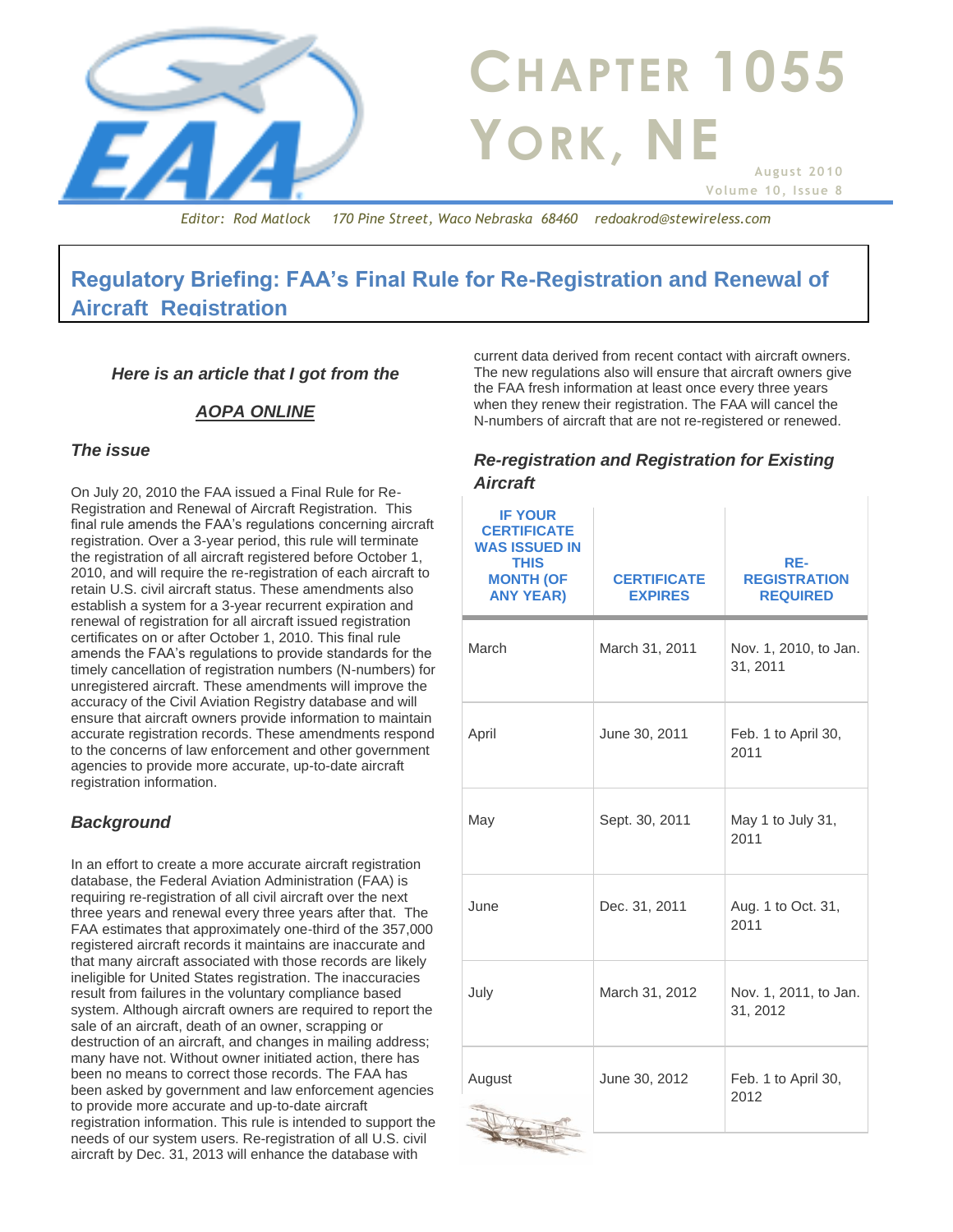| September | Sept. 30, 2012 | May 1 to July 31,<br>2012         | originally registered (see chart below)<br>FAA will notify owner via mail, 180 days prior to expiration<br>date and at the end of the re-registration window if not re-<br>registered<br>Aircraft failing to re-register or renew will ultimately be                                            |
|-----------|----------------|-----------------------------------|-------------------------------------------------------------------------------------------------------------------------------------------------------------------------------------------------------------------------------------------------------------------------------------------------|
| October   | Dec. 31, 2012  | Aug. 1 to Oct. 31,<br>2012        | deregistered<br>Re-registration and renewal utilizes online system if no<br>changes are to be made<br>Changes must be made utilizing a new form and submitted to<br><b>FAA</b>                                                                                                                  |
| November  | March 31, 2013 | Nov. 1, 2012, to Jan.<br>31, 2013 | All aircraft applying for new registrations will be issued an<br>expiring registration and required to renew every 3 years<br>Current registration fee is \$5.00 which would be extended to<br>re-registrations and renewals as well<br>Reauthorization Bill, if enacted as passed by the House |
| December  | June 30, 2013  | Feb. 1 to April 30,<br>2013       | provides authority to increase fees<br>H.R. 915 proposed \$130 for new aircraft registrations, and<br>\$45 for re-registration and renewal<br>Elimination of the Triennial Aircraft Registration Report<br>6 month limit on the time an aircraft may remain in the sale                         |
| January   | Sept. 30, 2013 | May 1 to July 31,<br>2013         | reported category<br><b>Links</b>                                                                                                                                                                                                                                                               |
| February  | Dec. 31, 2013  | Aug. 1 to Oct. 31,<br>2013        | <b>Final Rule</b> (will be updated July 20 for Federal Register<br>Notice)<br><b>AOPA's Comments to NPRM</b>                                                                                                                                                                                    |

### *AOPA's position*

AOPA is disappointed in the FAA's decision to move forward with the expiring registration format in the final rule. AOPA had put forward in our comments a model that would have allowed the FAA a method to achieve the same goals without the expense of reissuing aircraft registrations. While AOPA supports bringing the aircraft registry up to date, we are concerned that the method put forward by the FAA in this final rule is a considerable undertaking which could lead to significant issues for aircraft owners. In our comments to the NPRM, AOPA highlighted the need for flexibility in the timing of reregistrations and the need to include incentives such as longer renewal cycles for controlling the timing of aircraft registrations instead of mandating a rigid schedule. The final rule includes neither. AOPA has been and will continue to be in direct communications with the Registry Management highlighting our concerns and addressing issues as they arise.

The rule does leverage an online system for aircraft reregistration and renewal that AOPA proposed in its comments.

### *Key Points:*

FAA final rule becomes effective October 1, 2010

Over 3 year period, rule will terminate the registration of all aircraft registered before October 1, 2010

All existing aircraft will need to re-register over next 3 years and renew every 3 years there after

FAA providing 3 month window for existing registered aircraft to be re-registered based upon month aircraft was

#### [NPRM](http://edocket.access.gpo.gov/2008/pdf/E8-3822.pdf)

#### *Additional information:*

Current statistics about existing registry information (from the notice of proposed rulemaking [NPRM]):

343,000 aircraft are currently on the registry;

The FAA estimates 104,000, or about one third, are possibly invalid for one reason or another;

17,000 aircraft have been reported as sold by their former owners without the purchasers making application for registration (with about 15,900 being in the "sale reported" category for more than six months);

4,700 have started registration without completing the requirements (with about 2,100 being in the "registration pending" category for more than 12 months);

About 30,100 aircraft are known to have bad addresses well beyond the 30 days allowed for reporting changes;

Almost 14,700 aircraft have had their certificates revoked due to bad addresses but remain in the system to prevent reassignment of their U.S. registration number (N number) until the FAA is positive the aircraft is no longer operating with that N number; and

Up to 41,000 additional unidentified aircraft are estimated to be inactive or possibly no longer eligible for registration.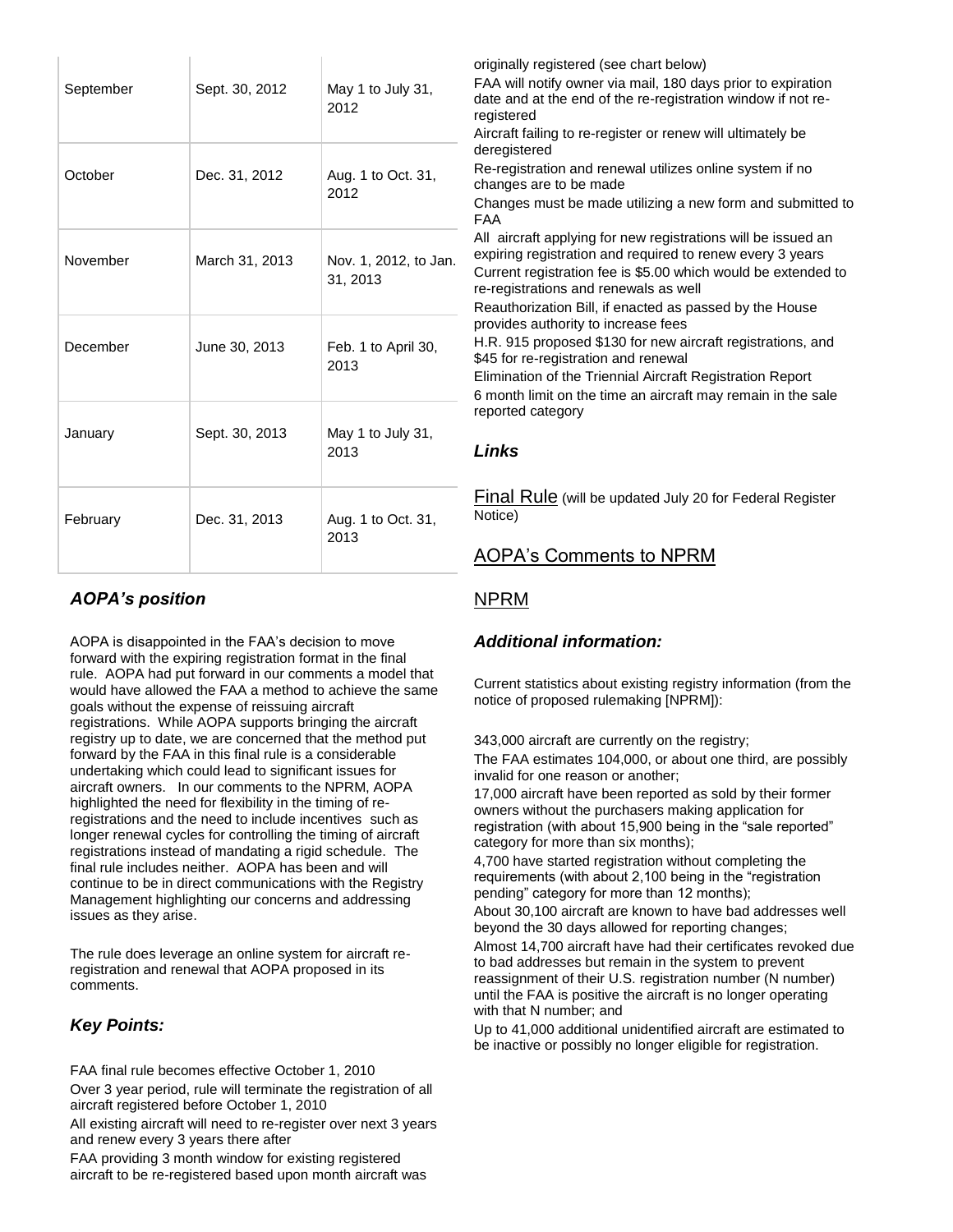# **August 28th "ANUG"**

**(***All Nebraska Ultralight Gathering***)**

Our EAA Chapter has been asked to serve breakfast and lunch at the ANUG Fly-In; a few of us have agreed to help, we did this a few years ago at David City and it was a lot of fun!

If anyone is interested in volunteering to help that day you can call Joe Block or Rod Matlock

We will meet at the York Airport at 6:30 AM on the 28<sup>th</sup>, load up and leave from there, we should be back home by around 1:30 or so.

## **Event Calendar**

**August 3rd EAA 1055** Monthly Meeting York Airport 7:30

**August 7 th EAA 1055** Monthly Breakfast York Airport 8:00 – 10:00

**August 21st Monthly** Breakfast Crete Airport 8:00 – 10:00

**August 28th "ANUG" (***All Nebraska Ultralight Gathering***) Fly-In at Central City.** EAA 1055 will be serving breakfast and lunch

**August 28 – 29**, Defenders of Freedom, Offutt AFB, Bellevue, NE. Performances by AirPros, Greg Poe Airshows. Contact Maj. Eric Nelson. Phone: (402) 294-8800 [http://www.offuttairshow.com](http://www.offuttairshow.com/)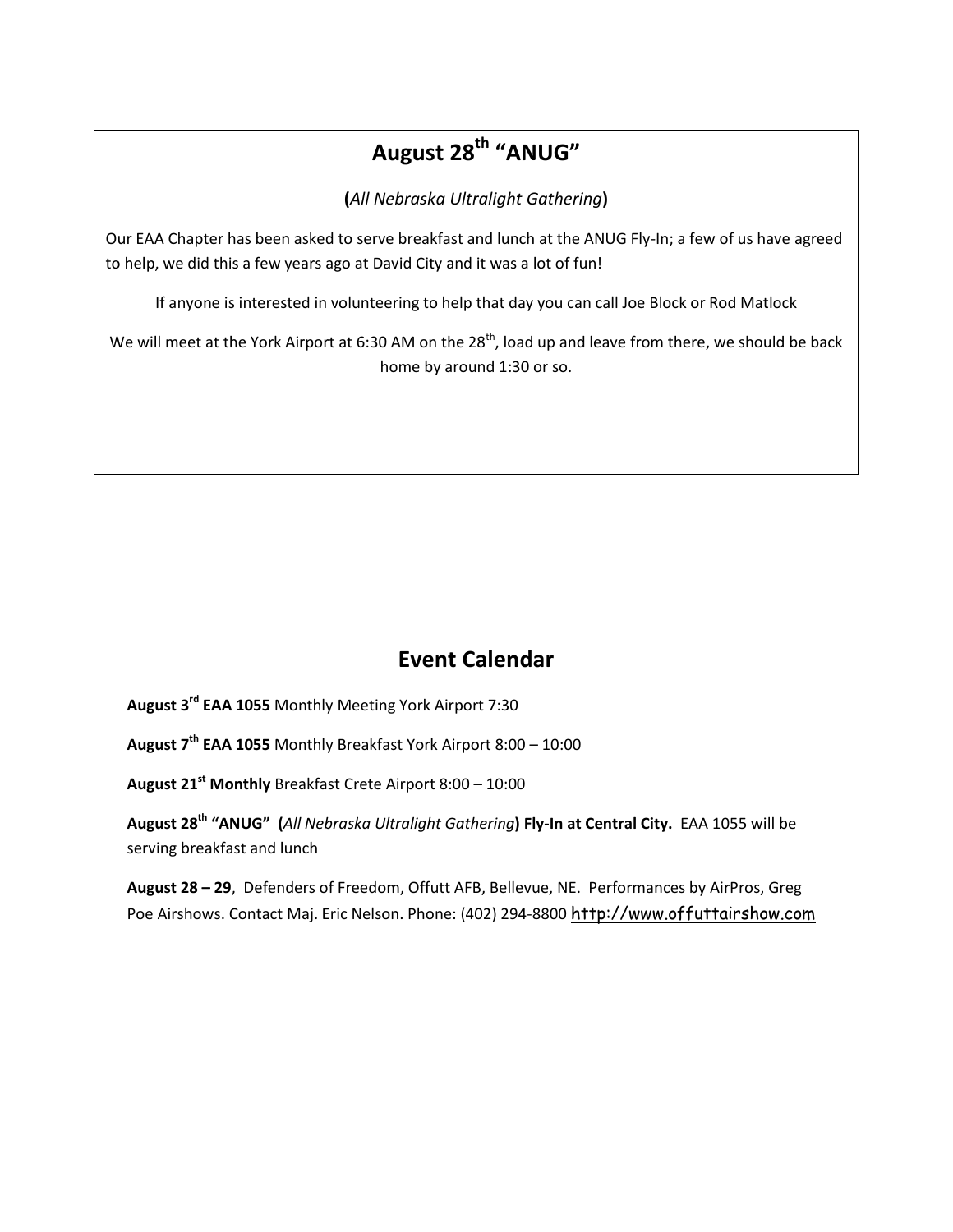| <b>Chapter Officers:</b>                  |              |  |  |  |
|-------------------------------------------|--------------|--|--|--|
| President - Randy Hall                    | 402-362-7582 |  |  |  |
| Vice President - Joe Block                | 402-725-3416 |  |  |  |
| Treasurer - Steve Pettygrove              | 402-362-4995 |  |  |  |
| <b>Editor - Rod Matlock</b>               | 402-362-2669 |  |  |  |
| Young Eagles Coordinator - Frank Heinisch | 402-759-3121 |  |  |  |

Finish With a Smile

When a blonde in economy class gets up and moves to the first class section and sits down the flight attendant watches her do this and asks to see her ticket.

She then tells the blonde that she paid for economy class and that she will have to sit in the back. The blonde replies, "I'm blonde, I'm beautiful, I'm going to Houston and I'm staying right here."

The flight attendant goes into the cockpit and tells the pilot and the co-pilot that there is a blonde bimbo sitting in first class that belongs in economy and won't move back to her seat. The co-pilot goes back to the blonde and tries to explain that because she only paid for economy she will have to leave and return to her seat.

The blonde replies, "I'm blonde, I'm beautiful, I'm going to Houston and I'm staying right here."

The co-pilot tells the pilot that he probably should have the police waiting when they land to arrest this blonde woman who won't listen to reason.

The pilot says, "you say she is a blonde? I'll handle this. I'm married to a blonde. I speak blonde."

He goes back to the blonde and whispers in her ear, and she says, "oh, I'm sorry." and she gets up and goes back to her seat in economy.

The flight attendant and co-pilot are amazed and asked him what he said to make her move without any fuss.

I told her, "first class isn't going to Houston ".

Please send any comments, news items or anything of interest to the news letter editor: 170 Pine Street Waco Ne 68460 [redoakrod@stewireless.com](mailto:redoakrod@stewireless.com) Home 362-2669 cell 366-3234